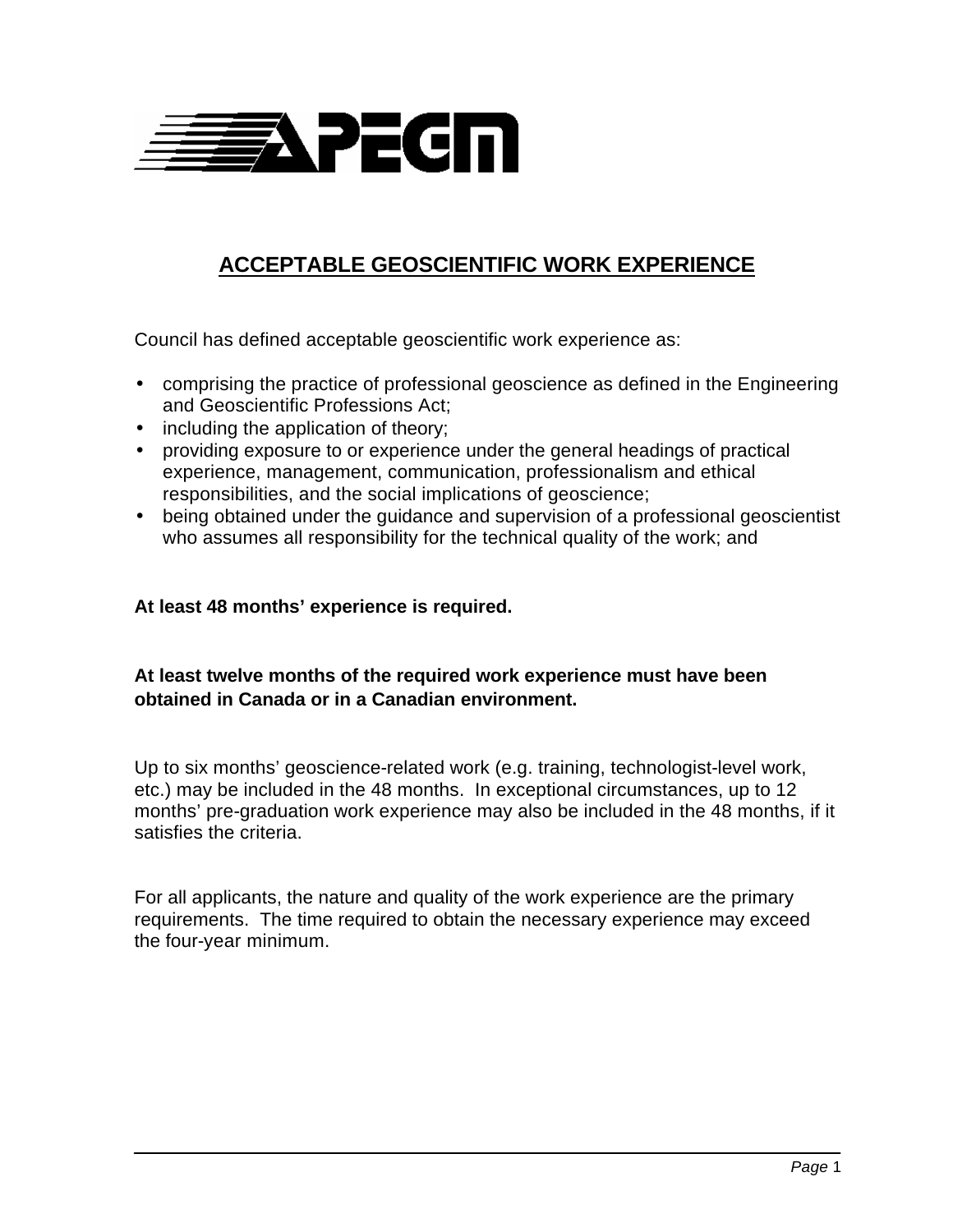### **APEGM**

## **NATURE OF ACCEPTABLE GEOSCIENTIFIC WORK EXPERIENCE**

#### **Introduction**

At an absolute minimum, the applicant's work experience must include the following major areas:

- Application of Theory.
- Practical Experience.
- Management.
- Communication Skills.
- Professional and Ethical Responsibilities.
- Social Implications of Geoscience.

Exposure to these six areas may be obtained by: on-the-job training, volunteer work, appropriate courses, participation in the activities of technical societies, etc. The applicant must show progression in technical capability, responsibility, maturity of judgment, and communication proficiency. Evidence of both professional and personal development will be sought.

#### **Application of Theory**

The application of geoscience theory is essential to earning professional registration. To be accepted, a candidate's experience must include active and responsible participation in several aspects of geoscience:

- (1) **Geoscience training and familiarization**.
- (2) **Technical geoscience experience.**
- (3) **Development of geological concepts**, ( e.g. preparation of reports concerning deposits of rocks, minerals, or other naturally-occurring earth materials).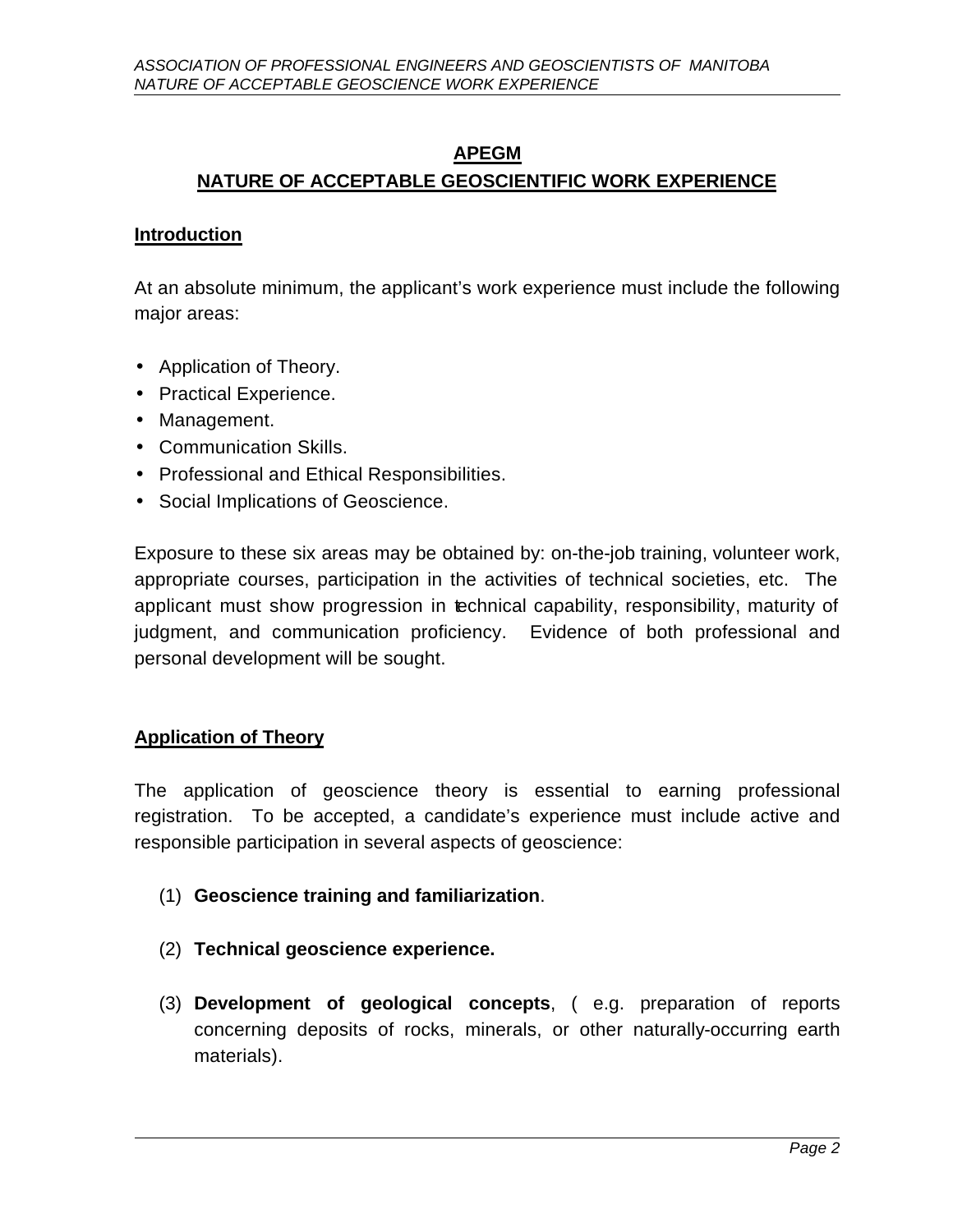- (4) **Mapping and systematic geoscience evaluations** (with specific reference to bedrock, unconsolidated earth materials, and/or snow, ice, ground-water, surface water and constituents thereof).
- (5) **Identification of geological hazards** and the risk to the public and the environment.

## **Practical Experience**

Practical experience should provide the applicant with opportunities to implement geoscience investigations and to experience the practical limitations of real systems. Practical experience should include:

- (1) **Employment at/deployment to active field sites,** to experience the practical application of geoscience principles and become familiar with safety issues in the workplace. Examples of existing geoscience projects include exploration camps, drilling rigs, mines, quarries, geophysical exploration projects, environmental assessment projects, and soil and ground-water remediation projects.
- (2) **Application of equipment to geoscience,** including the merits of reliability, the role of computer software, and the relationship between the objective of a geoscience investigation and the means to achieve that objective.
- (3) **Opportunities to observe and experience the limiting factors of practical geoscience,** including, for example, the effects of climate and weather, scheduling, logistics, financial and budgetary constraints, and regulatory considerations on the implementation of geoscience programs, as well as the practical limits of geoscience techniques, and the development of reasonable expectations for the performance of equipment, systems, and people engaged in geoscience projects.

#### **Management**

While it is recognized that most Geoscientists-in-Training will have limited opportunity to become involved in the management of geoscience projects, the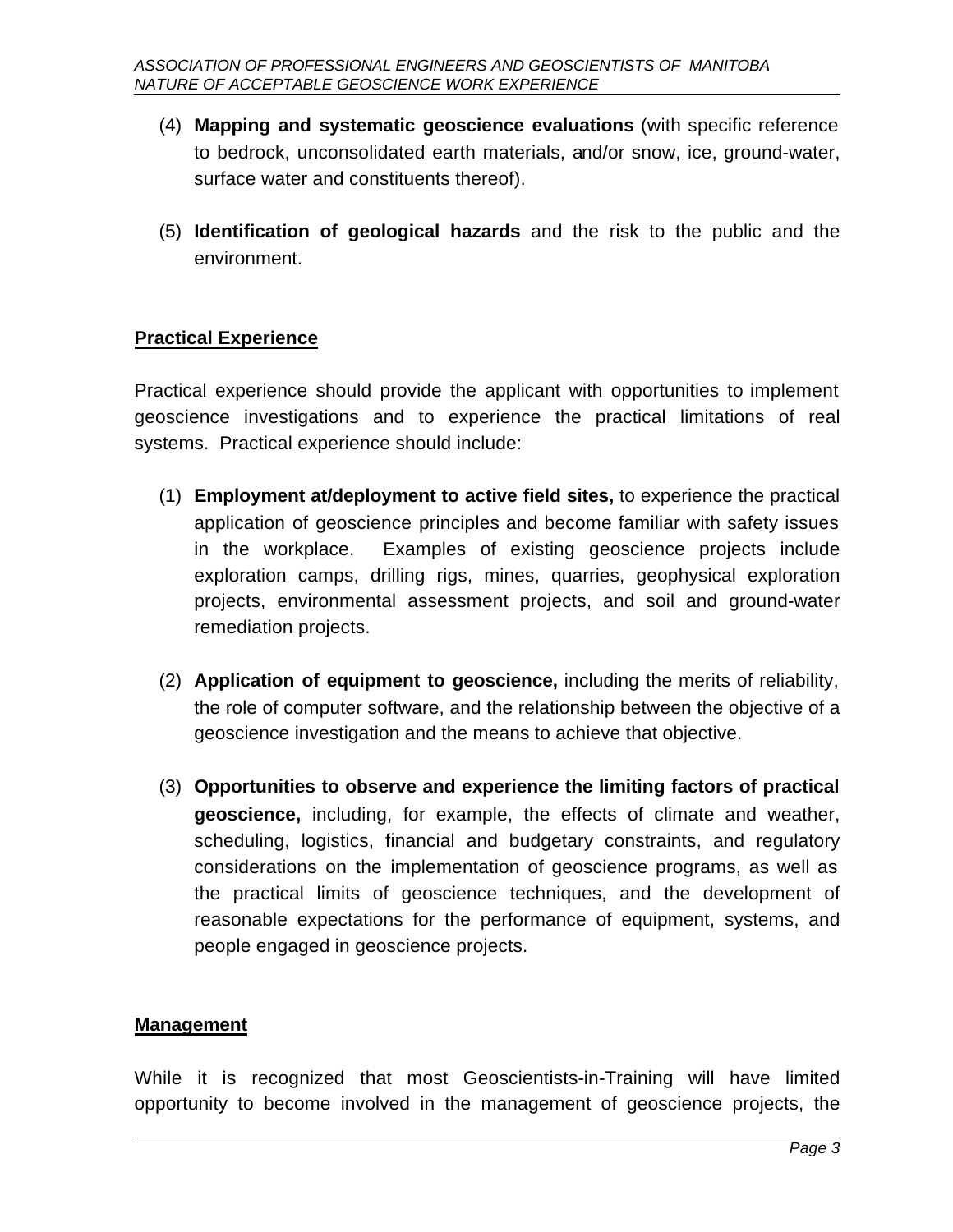assumption of increased responsibility is an important aspect of qualifying experience, as is a general exposure to the business environment.

Management in geoscience includes the supervision of staff, project management, budgeting, and the socially responsible application of geoscience principles and practices. Representative management components include:

- (1) **Planning:** from the identification of the objectives of a geoscience project, assessment of the people and equipment required to implement the project, assembling applicable background information, and acquiring the necessary permits and clearances from responsible authorities, through to assessing the social ramifications of project implementation. The applicant should demonstrate understanding of the maxim that Planning and Preparation Prevent Poor Performance.
- (2) **Scheduling**: from establishing interactions and constraints, developing activity or task schedules, and allocation of resources, through to the assessment of delay impacts and beyond to broader aspects such as interactions with other projects and the market-place.
- (3) **Budgeting**: from the development of a conceptual budget and its detailed counterpart, identifying labour, materials and overhead, through to risk assessment of cost escalation potential and an ongoing review of budgetary considerations in light of change.
- (4) **Supervision:** including leadership and professional conduct, organization of personnel, team-building, and management of technology.
- (5) **Project Control:** requiring understanding of the elements of a greater whole, co-ordination of phases of the project work, and monitoring of expenditures and schedules and taking appropriate action.
- (6) **Risk Assessment:** related to operating equipment, field conditions at geoscience projects, and the social and environmental impacts of geoscience projects.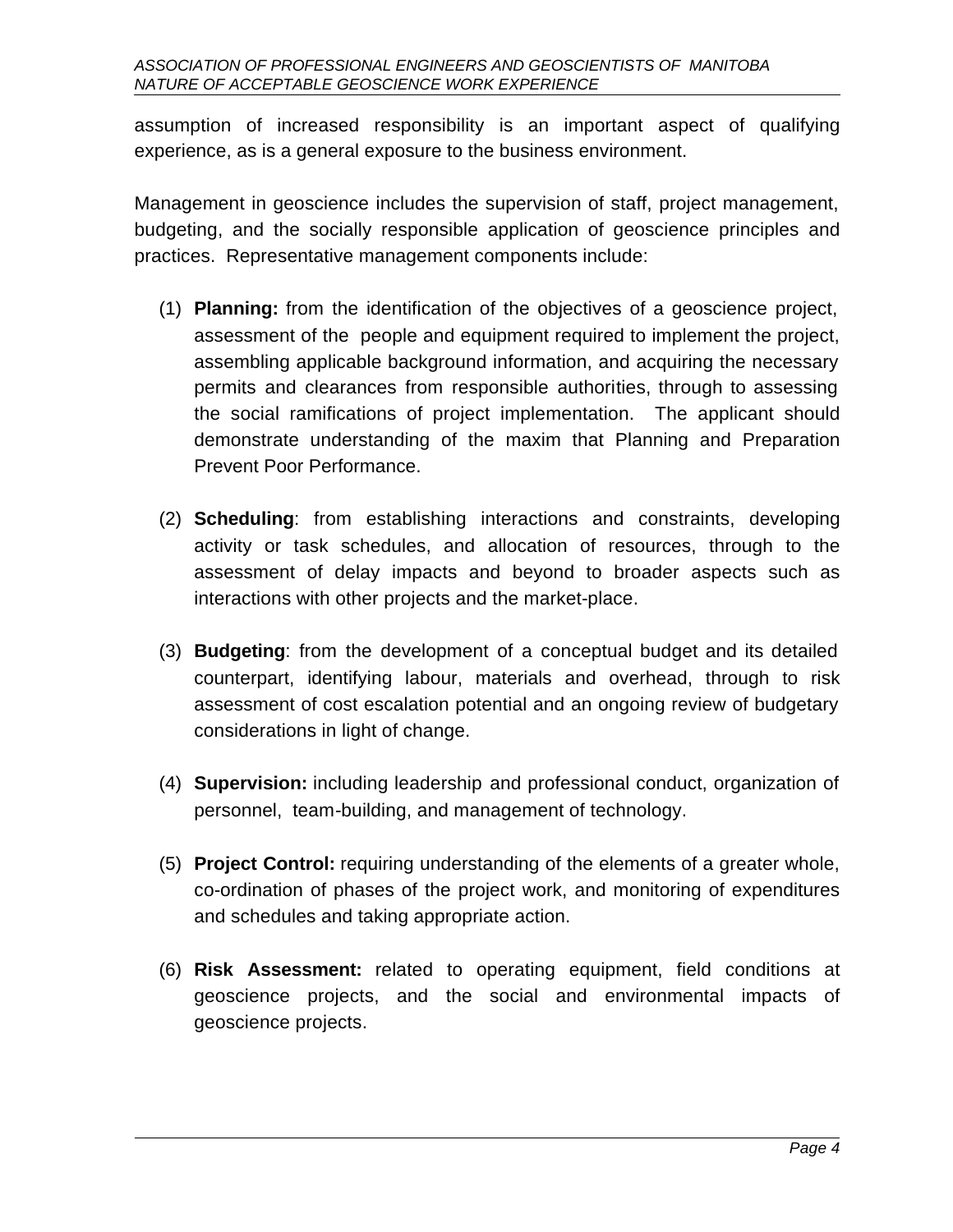## **Communication Skills**

The development of communication skills is an important experience requirement. Effective communications with superiors, co-workers, government regulators, clients, and the general public is essential. The candidate should demonstrate increasing proficiency in the written and oral presentation of geoscience work, including correspondence, record-keeping, and report-writing. The candidate should also demonstrate increasing proficiency in the ability to present ideas in the form of geological maps, cross-sections, and other geoscience drawings.

## **Professional and Ethical Responsibilities**

By working under the direct supervision of a registered professional geoscientist or engineer, the applicant should be exposed to professional conduct in the workplace, should demonstrate integrity, the ability to assume responsibility, and a commitment to life-long learning, and should gain an appreciation of such ethical considerations as:

- (1) **The responsibility of the geoscientist to the public.**
- (2) **The responsibility of the geoscientist to the profession.**
- (3) **The responsibility of the geoscientist to the client and/or employer**.
- (4) **The responsibility of the geoscientist to perform work tasks with full regard for the environment and the policy and guidelines for Sustainable Development.**

#### **Social Implications of Geoscience**

The social implications of geoscience and geoscience projects are becoming an increasingly important aspect of the practice of geoscience. The work environment should provide opportunities for applicants to heighten their awareness of the potential consequences, both positive and negative, of their geoscience projects, including: